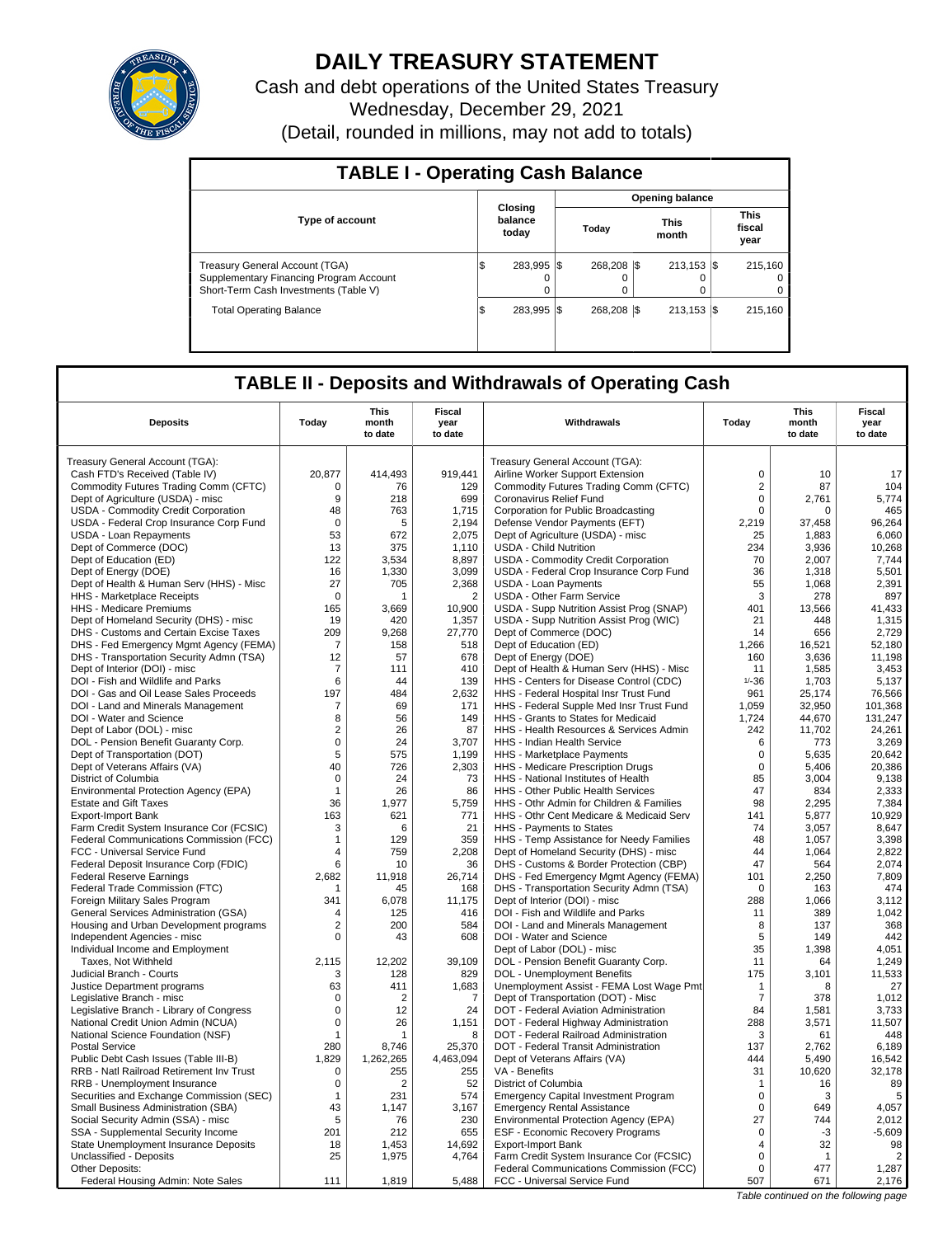$\sqrt{ }$ 

## **TABLE II cont. - Deposits and Withdrawals of Operating Cash**

| <b>Deposits</b>                                                 | Today       | This<br>month<br>to date | Fiscal<br>year<br>to date | Withdrawals                                                             | Today               | <b>This</b><br>month<br>to date | Fiscal<br>year<br>to date |
|-----------------------------------------------------------------|-------------|--------------------------|---------------------------|-------------------------------------------------------------------------|---------------------|---------------------------------|---------------------------|
| <b>TARP</b>                                                     | 32          | 32                       | 63                        | Federal Deposit Insurance Corp (FDIC)                                   | 4                   | 39                              | 134                       |
| Thrift Savings Plan Transfer                                    | 2,223       | 16,840                   | 30,408                    | Federal Employees Insurance Payments                                    | 277                 | 7,517                           | 23,220                    |
|                                                                 |             |                          |                           | Federal Salaries (EFT)                                                  | 99                  | 16,468                          | 53,389                    |
|                                                                 |             |                          |                           | Federal Trade Commission (FTC)                                          | $\mathbf 0$         | 16                              | 63                        |
|                                                                 |             |                          |                           | General Services Administration (GSA)                                   | 205                 | 2,286                           | 6,719                     |
|                                                                 |             |                          |                           | Housing and Urban Development programs                                  | 162                 | 6,515                           | 18,896                    |
|                                                                 |             |                          |                           | Independent Agencies - misc                                             | 19                  | 416                             | 1,208                     |
|                                                                 |             |                          |                           | <b>Interest on Treasury Securities</b>                                  | $\mathbf 0$         | 1,299                           | 63,320                    |
|                                                                 |             |                          |                           | IRS - Advanced Child Tax Credit (EFT)                                   | $\mathbf 0$         | 13.787                          | 40.931                    |
|                                                                 |             |                          |                           | IRS - Economic Impact Payments (EFT)                                    | $\Omega$            | 342                             | 1,837                     |
|                                                                 |             |                          |                           | IRS Tax Refunds Business (EFT)                                          | $\mathbf 0$         | 1,762                           | 7,582                     |
|                                                                 |             |                          |                           | IRS Tax Refunds Individual (EFT)                                        | 135                 | 1,820                           | 13,969                    |
|                                                                 |             |                          |                           | Judicial Branch - Courts                                                | $\mathbf 0$         | 102                             | 392                       |
|                                                                 |             |                          |                           | Justice Department programs                                             | 47                  | 1,549                           | 4,542                     |
|                                                                 |             |                          |                           | Legislative Branch - misc                                               | 3                   | 106                             | 358                       |
|                                                                 |             |                          |                           | Legislative Branch - Library of Congress                                | 3                   | 24                              | 179                       |
|                                                                 |             |                          |                           | <b>NASA</b>                                                             | $\mathbf 0$         | 2,021                           | 5,648                     |
|                                                                 |             |                          |                           |                                                                         | $\mathbf 0$         | 13                              | 37                        |
|                                                                 |             |                          |                           | National Credit Union Admin (NCUA)<br>National Science Foundation (NSF) | 9                   | 550                             | 1,716                     |
|                                                                 |             |                          |                           |                                                                         |                     |                                 |                           |
|                                                                 |             |                          |                           | Postal Service Money Orders and Other                                   | 190                 | 3,802                           | 10,674                    |
|                                                                 |             |                          |                           | Public Debt Cash Redemp. (Table III-B)                                  | 1,589               | 1,167,288                       | 3,923,325                 |
|                                                                 |             |                          |                           | Railroad Retirement Board (RRB) - misc                                  | 0                   | 3                               | 13                        |
|                                                                 |             |                          |                           | <b>RRB - Benefit Payments</b>                                           | $\mathbf 0$         | 1,152                           | 3,468                     |
|                                                                 |             |                          |                           | Securities and Exchange Commission (SEC)                                | $\Omega$            | 69                              | 295                       |
|                                                                 |             |                          |                           | Small Business Administration (SBA)                                     | 1,278               | 44,594                          | 151,616                   |
|                                                                 |             |                          |                           | Social Security Admin (SSA) - misc                                      | 11                  | 363                             | 1,132                     |
|                                                                 |             |                          |                           | <b>SSA - Benefits Payments</b>                                          | $2/-3$              | 84,922                          | 254,958                   |
|                                                                 |             |                          |                           | SSA - Supplemental Security Income                                      | $\mathbf 0$         | 4,488                           | 13,461                    |
|                                                                 |             |                          |                           | <b>Transportation Services</b><br>Other Withdrawals:                    | 0                   | $\Omega$                        | 683                       |
|                                                                 |             |                          |                           | Agency for Internat'l Development                                       | 55                  | 1,246                           | 4,591                     |
|                                                                 |             |                          |                           | <b>Federal Financing Bank</b>                                           | 56                  | 824                             | 1,864                     |
|                                                                 |             |                          |                           | Unclassified                                                            | 894                 | 29,485                          | 85,798                    |
|                                                                 |             |                          |                           |                                                                         |                     |                                 |                           |
| <b>Total Other Deposits</b><br>Change in Balance of Uncollected | 2.366       | 18,558                   | 35,656                    | <b>Total, Other Withdrawals</b>                                         | 1,006               | 64,612                          | 178,220                   |
| Funds                                                           | $\mathbf 0$ | 0                        | $\mathbf 0$               |                                                                         |                     |                                 |                           |
| <b>Transfers from Depositaries</b>                              | $\mathbf 0$ | 0                        | $\mathbf 0$               | <b>Transfers to Depositaries</b>                                        | $\mathbf 0$         | $\mathbf 0$                     | $\mathbf 0$               |
| <b>Total TGA Deposits</b>                                       | 32,045      | 1,767,524                | 5,634,045                 | <b>Total TGA Withdrawals</b>                                            | 16,258              | 1,696,683                       | 5,565,210                 |
| Short-Term Cash Investments:                                    |             |                          |                           | Short-Term Cash Investments:                                            |                     |                                 |                           |
| Transfers from TGA (Table V)                                    | $\Omega$    | $\Omega$                 | $\Omega$                  | Transfers to TGA (Table V)                                              | $\Omega$            | $\Omega$                        |                           |
| Total Deposits (excluding transfers)                            | 32,045      | 1,767,524<br>l\$         | 1\$<br>5,634,045          | Total Withdrawals (excluding transfers)                                 | $16,258$ $\sqrt{5}$ |                                 | 1,696,683 \$ 5,565,210    |
|                                                                 |             |                          |                           | Net Change in Operating Cash Balance                                    | l\$<br>15,787 \$    | 70,842 \$                       | 68,835                    |

|                                                       |         |          |                                 |                           |                                               |                       |                                 | See Footnote              |
|-------------------------------------------------------|---------|----------|---------------------------------|---------------------------|-----------------------------------------------|-----------------------|---------------------------------|---------------------------|
|                                                       |         |          |                                 |                           | <b>TABLE III-A - Public Debt Transactions</b> |                       |                                 |                           |
| <b>Issues</b>                                         | Today   |          | <b>This</b><br>month<br>to date | Fiscal<br>year<br>to date | <b>Redemptions</b>                            | Today                 | <b>This</b><br>month<br>to date | Fiscal<br>year<br>to date |
| Marketable:                                           |         |          |                                 |                           | Marketable:                                   |                       |                                 |                           |
| Bills:                                                |         |          |                                 |                           | <b>Bills</b>                                  | 0                     | \$<br>1,075,961 \$              | 3,274,374                 |
| <b>Reqular Series</b>                                 |         | 0<br>l\$ | 744,929 \$                      | 2,195,304                 | <b>Notes</b>                                  |                       | 38,000                          | 465,779                   |
| <b>Cash Management Series</b>                         |         | 0        | 340,003                         | 1,160,019                 | <b>Bonds</b>                                  |                       |                                 | 30,632                    |
| <b>Notes</b>                                          |         | 0        | 103,269                         | 837,553                   | <b>Federal Financing Bank</b>                 |                       | $\Omega$                        | $\Omega$                  |
| <b>Bonds</b>                                          |         | 0        | 25,269                          | 141,871                   | Nonmarketable:                                |                       |                                 |                           |
| Inflation-Protected Securities Increment              | 455     |          | 12,875                          | 21,327                    | United States Savings Securities              | 58                    | 1,071                           | 2,662                     |
| <b>Federal Financing Bank</b>                         |         | U        | O                               | 0                         | <b>Government Account Series</b>              | 537,299               | 7,434,655                       | 20,150,388                |
| Nonmarketable:                                        |         |          |                                 |                           | Hope Bonds                                    |                       |                                 | $\Omega$                  |
| United States Savings Securities:<br>Cash Issue Price |         |          |                                 |                           | <b>Domestic Series</b>                        |                       |                                 | 4,190                     |
| Interest Increment                                    | 235     |          | 2,258<br>389                    | 3,628                     | <b>Foreign Series</b>                         |                       | $\Omega$                        | $\Omega$                  |
| <b>Government Account Series</b>                      | 540,153 |          | 7,890,622                       | 1,118<br>20,629,288       | <b>State and Local Series</b>                 | 11                    | 15,162                          | 38,615                    |
| Hope Bonds                                            |         |          |                                 |                           | Other                                         | 1,521                 | 36,534                          | 106,242                   |
| <b>Domestic Series</b>                                |         |          |                                 |                           |                                               |                       |                                 |                           |
| <b>Foreign Series</b>                                 |         |          |                                 |                           |                                               |                       |                                 |                           |
| State and Local Series                                |         | 75       | 10,986                          | 21,245                    |                                               |                       |                                 |                           |
| Other                                                 | 1,519   |          | 36,548                          | 106,362                   | <b>Total Redemptions</b>                      | $538,889$ $\sqrt{\$}$ | 8,601,384 \$                    | 24,072,882                |
|                                                       |         |          |                                 |                           |                                               |                       |                                 |                           |
| <b>Total Issues</b>                                   |         |          | $542,438$ \$ 9.167,148 \$       | 25, 117, 715              | Net Change in Public Debt Outstanding         | $3,549$ \$            | 565,764 \$                      | 1,044,833                 |
|                                                       |         |          |                                 |                           |                                               |                       |                                 |                           |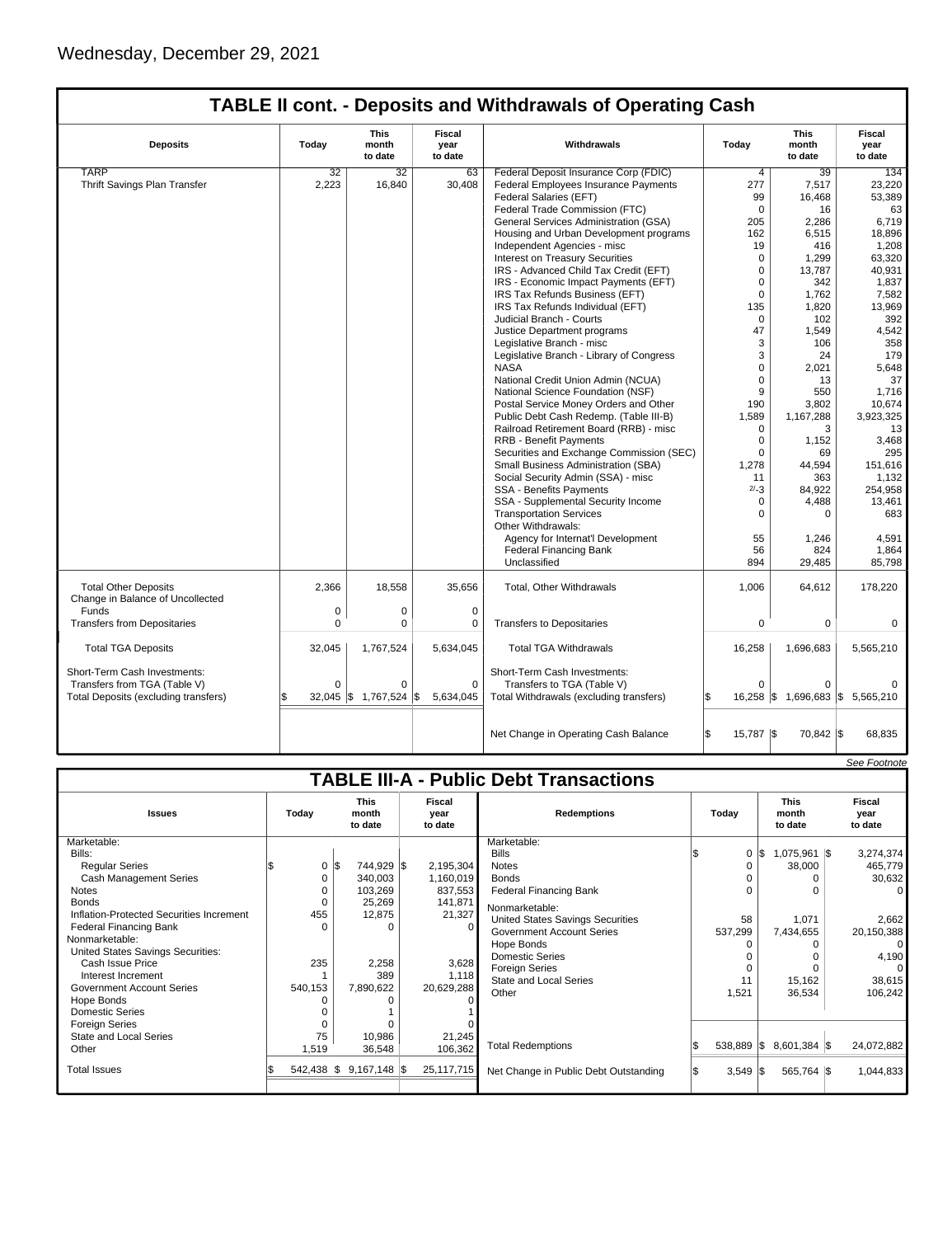| <b>TABLE III-B - Adjustment of Public Debt</b><br><b>Transactions to Cash Basis</b>                                                                                                                                                                                                       |       |                                               |     |                                                   |                                                 |  |  |  |  |                                 |                           |
|-------------------------------------------------------------------------------------------------------------------------------------------------------------------------------------------------------------------------------------------------------------------------------------------|-------|-----------------------------------------------|-----|---------------------------------------------------|-------------------------------------------------|--|--|--|--|---------------------------------|---------------------------|
| <b>Transactions</b>                                                                                                                                                                                                                                                                       | Today |                                               |     |                                                   |                                                 |  |  |  |  | <b>This</b><br>month<br>to date | Fiscal<br>year<br>to date |
| Public Debt Cash Issues:<br>Public Debt Issues (Table III-A)<br>Premium on New Issues<br>Discount on New Issues:<br>Bills $(-)$<br>Bonds and Notes (-)<br>Federal Financing Bank (-)<br>Government Account Transactions (-)                                                               | l\$   | 542.438 \$<br>0<br>$\Omega$<br><sup>n</sup>   |     | 340<br>657<br>0                                   | 9,167,148 \$25,117,715<br>3,752<br>760<br>6,299 |  |  |  |  |                                 |                           |
| Hope Bonds (-)<br>Interest Increment on United States<br>Savings Securities (-)<br>Inflation-Protected Securities Increment<br><b>Total Public Debt Cash Issues</b><br>Deposited in TGA                                                                                                   | Ŝ.    | 540,153<br>455<br>1,829                       | l\$ | 7,890,622<br>n<br>389<br>12,875<br>$1,262,265$ \$ | 20,629,288<br>1,118<br>20,908<br>4.463.094      |  |  |  |  |                                 |                           |
| Public Debt Cash Redemptions:<br>Public Debt Redemptions (Table III-A)<br>Premium on Debt Buyback Operation<br>Discount on Debt Buyback Operation (-)<br>Federal Financing Bank (-)<br>Government Account Transactions (-)<br>Hope Bonds (-)<br><b>Total Public Debt Cash Redemptions</b> | l\$   | 538,889<br>0<br>$\Omega$<br>U<br>537,299<br>O | 1\$ | O<br>o<br>U<br>7,434,096<br>O                     | 8,601,384 \$24,072,882<br>20,149,557            |  |  |  |  |                                 |                           |
| Withdrawn from TGA                                                                                                                                                                                                                                                                        | l\$   |                                               |     | 1,589   \$1,167,288   \$                          | 3,923,325                                       |  |  |  |  |                                 |                           |

| <b>TABLE III-C - Debt Subject to Limit</b>                                        |                           |                                                                            |                           |                           |  |  |  |  |  |  |
|-----------------------------------------------------------------------------------|---------------------------|----------------------------------------------------------------------------|---------------------------|---------------------------|--|--|--|--|--|--|
|                                                                                   | Closing                   | Opening balance                                                            |                           |                           |  |  |  |  |  |  |
| <b>Balance Transactions</b>                                                       | balance<br>today          | Today                                                                      | <b>This</b><br>month      | Fiscal<br>year            |  |  |  |  |  |  |
| Debt Held by the Public<br>Intragovernmental Holdings<br><b>Total Public Debt</b> | \$23,014,780<br>6.458.972 | \$23,011,725<br>6.458.477                                                  | \$22,645,912<br>6,262,075 | \$22,282,900<br>6,146,018 |  |  |  |  |  |  |
| Outstanding<br>Less: Debt Not<br>Subject to Limit:                                | 29,473,751                | 29,470,202                                                                 | 28,907,987                | 28,428,919                |  |  |  |  |  |  |
| Other Debt                                                                        | 478                       | 478                                                                        | 478                       | 478                       |  |  |  |  |  |  |
| <b>Unamortized Discount</b>                                                       | 19,989                    | 20,002                                                                     | 20,018                    | 20,950                    |  |  |  |  |  |  |
| <b>Federal Financing Bank</b>                                                     | 6,053                     | 6,053                                                                      | 6,053                     | 6,053                     |  |  |  |  |  |  |
| Hope Bonds                                                                        | ŋ                         | n                                                                          | n                         | n                         |  |  |  |  |  |  |
| Plus: Other Debt Subject to Limit<br>Guaranteed Debt of                           |                           |                                                                            |                           |                           |  |  |  |  |  |  |
| Government Agencies                                                               | $\Omega$                  | 0                                                                          | 0                         | 0                         |  |  |  |  |  |  |
| <b>Total Public Debt</b><br>Subject to Limit                                      | \$29.447.231              | $\frac{1}{2}$ 29,443,669 $\frac{1}{2}$ 28,881,438 $\frac{1}{2}$ 28,401,438 |                           |                           |  |  |  |  |  |  |
|                                                                                   |                           |                                                                            |                           |                           |  |  |  |  |  |  |
| <b>Statutory Debt Limit</b>                                                       | \$31,381,463              | $\frac{1}{3}$ 31,381,463 $\frac{1}{3}$ 28,881,463                          |                           | \$28,401,463              |  |  |  |  |  |  |
|                                                                                   |                           |                                                                            |                           |                           |  |  |  |  |  |  |

| <b>TABLE IV - Federal Tax Deposits</b>                                                                                                                                                                                                        |     |                                              |     |                                                          |     |                                                                 |
|-----------------------------------------------------------------------------------------------------------------------------------------------------------------------------------------------------------------------------------------------|-----|----------------------------------------------|-----|----------------------------------------------------------|-----|-----------------------------------------------------------------|
| Classification                                                                                                                                                                                                                                |     | Today                                        |     | <b>This</b><br>month<br>to date                          |     | Fiscal<br>year<br>to date                                       |
| Withheld Income and Employment Taxes<br>Individual Income Taxes<br><b>Railroad Retirement Taxes</b><br><b>Excise Taxes</b><br><b>Corporation Income Taxes</b><br><b>Federal Unemployment Taxes</b><br>Estate and Gift Taxes & Misc IRS Rcpts. | l\$ | 16,962<br>848<br>5<br>2,100<br>965<br>5<br>5 | l\$ | 318,993<br>11,278<br>558<br>6.919<br>84,940<br>45<br>283 | l\$ | 782,983<br>33.675<br>1,424<br>19,588<br>108,289<br>789<br>1,455 |
| Total                                                                                                                                                                                                                                         | l\$ | 20,890                                       | 1\$ | 423,015                                                  | 1\$ | 948,203                                                         |
| Cash Federal Tax Deposits:<br>Direct<br><b>Through Depositaries</b>                                                                                                                                                                           | \$  | 861<br>20,016                                | l\$ | 3,916<br>410,577                                         | l\$ | 9,150<br>910,290                                                |
| <b>Total Cash FTD's</b><br><b>Inter-agency Transfers</b>                                                                                                                                                                                      | Ŝ.  | 20,877<br>13                                 | l\$ | 414,493<br>8,522                                         | l\$ | 919,441<br>28,763                                               |
| Total                                                                                                                                                                                                                                         | l\$ | 20,890                                       | 1\$ | 423,015                                                  | l\$ | 948,203                                                         |
|                                                                                                                                                                                                                                               |     |                                              |     |                                                          |     |                                                                 |

| <b>TABLE V - Short-Term Cash Investments</b> |   |          |     |          |               |       |  |
|----------------------------------------------|---|----------|-----|----------|---------------|-------|--|
|                                              |   |          |     |          |               |       |  |
| <b>Balance Transactions</b>                  | А |          | в   |          | С             | Total |  |
| Opening Balance Today<br>Deposits:           |   | 0        | 1\$ | 0        | 1\$<br>0      | I\$   |  |
| <b>Transfers to Depositaries</b>             |   | O        |     | O        | 0             |       |  |
| Special Direct Investment                    |   | O        |     | n        | 0             |       |  |
| Term Investment                              |   | Ω        |     | Ω        | 0             |       |  |
| Repo Investment                              |   | O        |     | O        | 0             |       |  |
| Withdrawals:                                 |   |          |     |          |               |       |  |
| <b>Treasury Initiated</b>                    |   | O        |     | O        | 0             |       |  |
| Depositary Initiated                         |   | Ω        |     | Ω        | 0             |       |  |
| <b>Special Direct Investment</b>             |   | Ω        |     | Ω        | 0             |       |  |
| <b>Term Investment</b>                       |   | Ω        |     | Ω        | 0             |       |  |
| Repo Investment                              |   | O        |     | Ω        | 0             |       |  |
|                                              |   |          |     |          |               |       |  |
| Closing Balance Today                        |   | $\Omega$ | I\$ | $\Omega$ | S<br>$\Omega$ | l\$   |  |

| <b>TABLE VI - Income Tax Refunds Issued</b> |     |          |     |                                 |     |                           |  |  |  |  |
|---------------------------------------------|-----|----------|-----|---------------------------------|-----|---------------------------|--|--|--|--|
| Classification                              |     | Today    |     | <b>This</b><br>month<br>to date |     | Fiscal<br>year<br>to date |  |  |  |  |
| IRS - Advanced Child Tax Credit (Checks)    | l\$ | 0        | 1\$ | 2.208                           | 135 | 6,265                     |  |  |  |  |
| IRS - Advanced Child Tax Credit (EFT)       |     | 0        |     | 13.787                          |     | 40.931                    |  |  |  |  |
| IRS - Economic Impact Payments (Checks)     |     | 0        |     | 267                             |     | 2.079                     |  |  |  |  |
| IRS - Economic Impact Payments (EFT)        |     | $\Omega$ |     | 342                             |     | 1,837                     |  |  |  |  |
| IRS Tax Refunds Business (Checks)           |     | 0        |     | 5,368                           |     | 24,258                    |  |  |  |  |
| IRS Tax Refunds Business (EFT)              |     | 0        |     | 1.762                           |     | 7,582                     |  |  |  |  |
| IRS Tax Refunds Individual (Checks)         |     | 8        |     | 2,618                           |     | 12,366                    |  |  |  |  |
| IRS Tax Refunds Individual (EFT)            |     | 135      |     | 1,820                           |     | 13,969                    |  |  |  |  |
|                                             |     |          |     |                                 |     |                           |  |  |  |  |

### **Daily Treasury Statement Footnotes:**

#### **General Footnotes and Statements:**

This statement summarizes the United States Treasury's cash and debt operations for the Federal Government. Treasury's operating cash is maintained in an account at the Federal Reserve Bank of New York and in short-term cash investments. Treasury minimized and then suspended its short-term cash investment program beginning in November 2008, but anticipates investing again when market conditions warrant. Major information sources include: Federal Reserve Banks, Treasury Regional Financial Centers, Internal Revenue Service Centers, various electronic systems, and information on the Public Debt. Information is presented on a modified cash basis. Deposits are reflected as received and withdrawals are reflected as processed.SOURCE: Bureau of the Fiscal Service, Department of the Treasury. Note: The Daily Treasury Statement (DTS) is available by 4:00 p.m. the following business day on the Fiscal Service website https://fiscal.treasury.gov/reports-statements/dts/. For more information, call the Cash Reporting Branch at 202-874-9789.

#### **TABLE II – Deposits and Withdrawals of Operating Cash**

1/Reported as a negative amount due to a return/reversal of \$93 million.